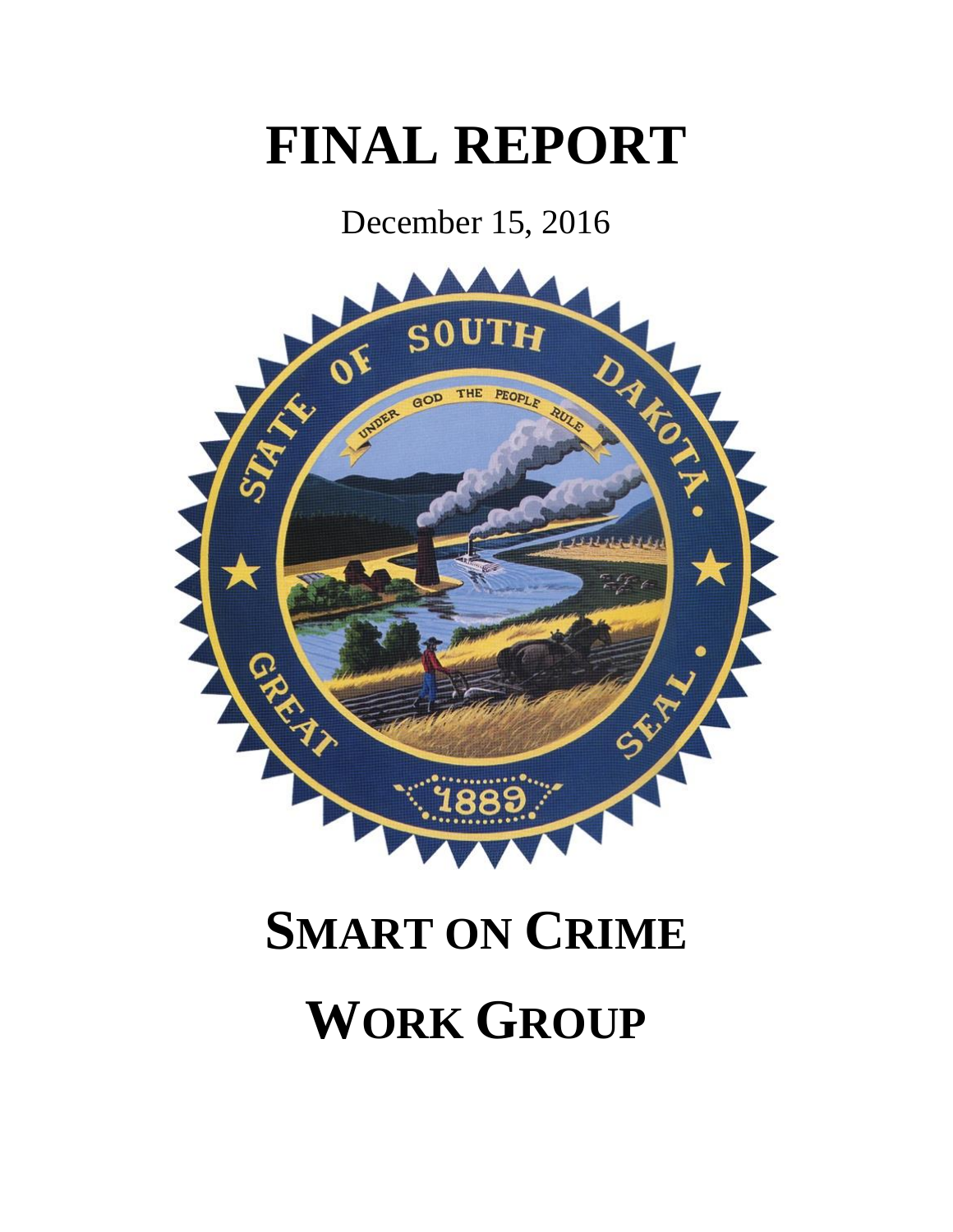# Acknowledgements

The Governor would like to thank the following individuals who offered their time and expertise to serve on the work group this summer.

### Work Group Members

- Jim Seward Governor's General Counsel, chair
- Tony Venhuizen Governor's Chief of Staff
- Marty Jackley Attorney General
- Denny Kaemingk Secretary of Corrections
- Senator Craig Tieszen
- Senator Billie Sutton
- Representative Tim Johns
- Representative Spencer Hawley
- Representative Jeff Partridge
- Scott Myren Presiding Judge of the  $5<sup>th</sup>$  Circuit
- Steven Jensen Presiding Judge of the  $1<sup>st</sup>$  Circuit
- Craig Pfeifle Presiding Judge of the  $7<sup>th</sup>$  Circuit
- Greg Sattizahn State Court Administrator
- Mike Leidholt Hughes County Sheriff
- Mark Vargo Pennington County State's Attorney
- Aaron McGowan Minnehaha County State's Attorney
- Traci Smith Minnehaha County Public Defender

#### Other Acknowledgments

- AJ Franken Governor's Office
- Patrick Weber—Governor's Office
- Sadie Stevens Governor's Office
- Amy Iversen-Pollreisz Department of Social Services
- Trevor Jones Secretary of Public Safety
- Bryan Gortmaker Director of Division of Criminal Investigation
- Kevin Frampton Program Coordinator, Midwest HIDTA

#### Technical Assistance Acknowledgments

• The Pew Charitable Trust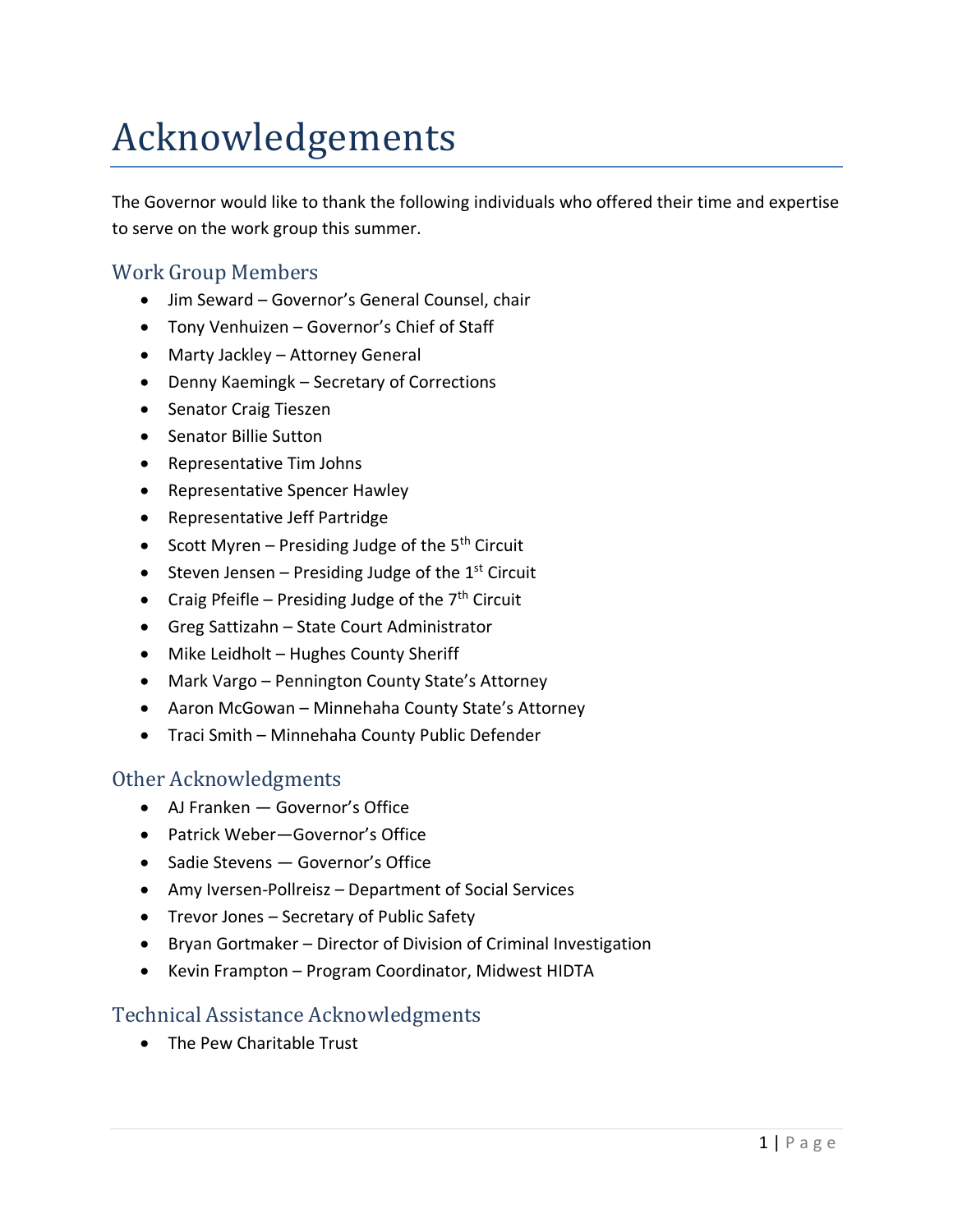# Background

Responding to an increase in methamphetamine use in South Dakota, Governor Daugaard convened the Smart on Crime work group to develop policy recommendations to help curtail the methamphetamine epidemic and related public safety concerns.

With representation from law enforcement, judges, prosecutors, defense attorneys, legislators, the executive branch, the Unified Judicial System, and the attorney general's office, the collection of statewide experts examined policies affecting South Dakota's criminal justice system, with the goals of increasing public safety, increasing offender accountability, and focusing resources on serious offenders. The work group used the three goals to guide the meetings as they reviewed regional and statewide data concerning the increase in methamphetamine use and its impact on the criminal justice system.

Using data as the foundation of the proposed policy changes, the work group developed a three-pronged set of recommendations to halt methamphetamine trafficking into the state, prevent the use of methamphetamine, and help addicts quit.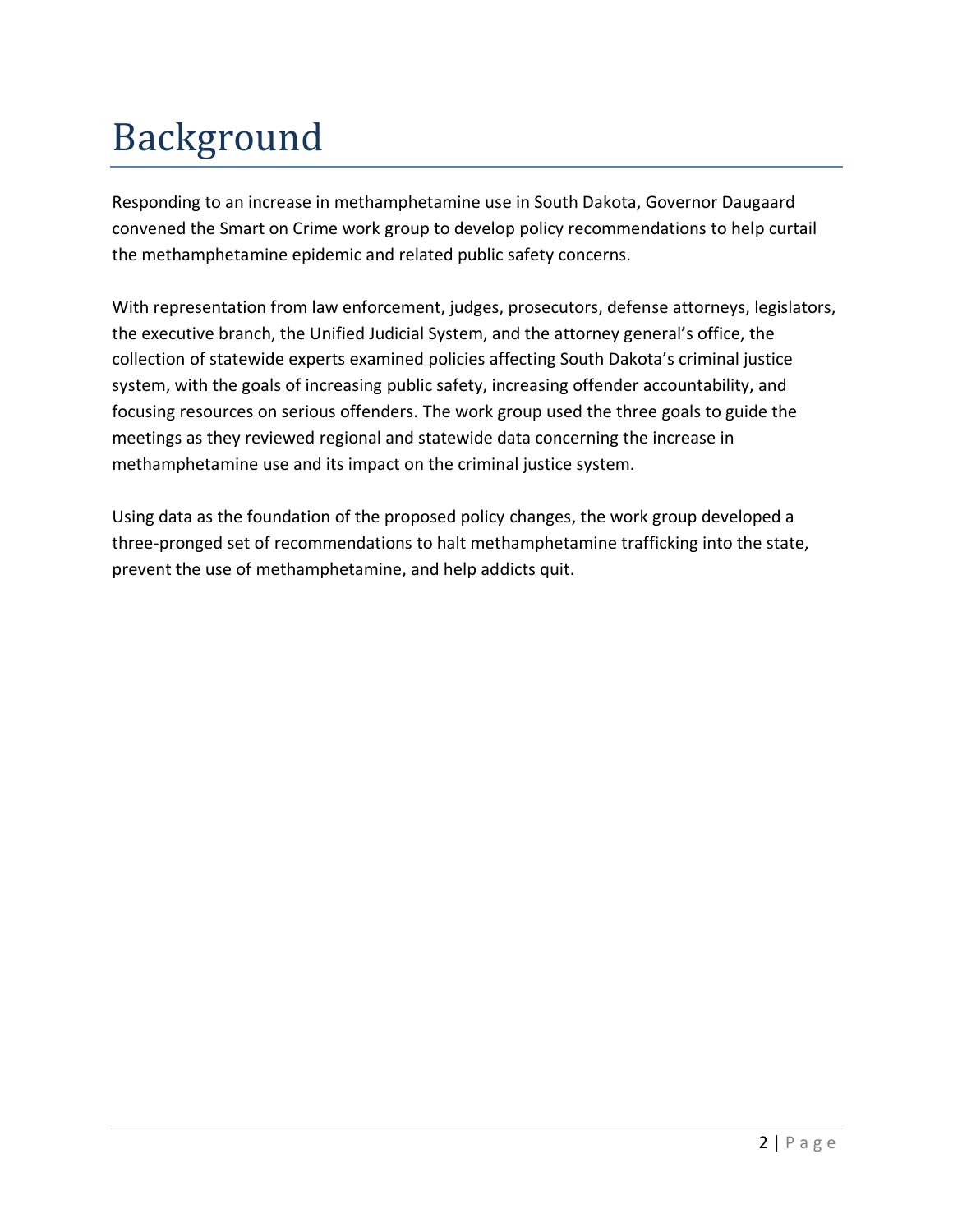# Executive Summary

South Dakota faces an unprecedented stress on its criminal justice system due to the increased use of methamphetamine. With the assistance of the Pew Charitable Trusts, the group examined the current criminal justice system to quantify the methamphetamine issue. The group reviewed data surrounding arrest, disposition, probation, incarceration, and parole.

#### Key Findings

#### **Drug-related arrests are up and specialty court capacity has grown.**

- o Between FY 2014 and FY 2015, arrests for drug offenses grew 20%. Arrests related to methamphetamine grew 40%.
- o HOPE probation, and Drug and DUI court capacity has grown 198% since FY 2014.

#### **Drug-related offenses contributed to the increase in new admissions.**

- o New admissions grew 20% since FY 2015.
- $\circ$  The percentage of prison admissions for drug crimes increased from 35% in FY 2015 to 41% in FY 2016.
- o The top three offenses among new commitment admissions are:
	- **Possession of a controlled substance (Schedule I & II);**
	- Unauthorized ingestion of a controlled substance; and,
	- Distribution of a controlled substance (Schedule I &II).

#### **Probation Violator Admissions contributed to the increased prison population.**

- o Probation violator admissions to prison have grown 39% since FY 2014.
- o 8% of probation violator admissions were for violent offenses in FY 2016.
- o Probation admissions for drug related offenses grew 69% since FY 2014.
- $\circ$  The length of stay for probation violators and parole violators has increased.

#### **Even in early results, a majority of individuals on probation are succeeding.**

- $\circ$  56% of probationers in the FY 2014 cohort were successfully discharged from supervision.
- o 74% of the probationers of those sentenced to presumptive probation in FY2014 successfully completed supervision.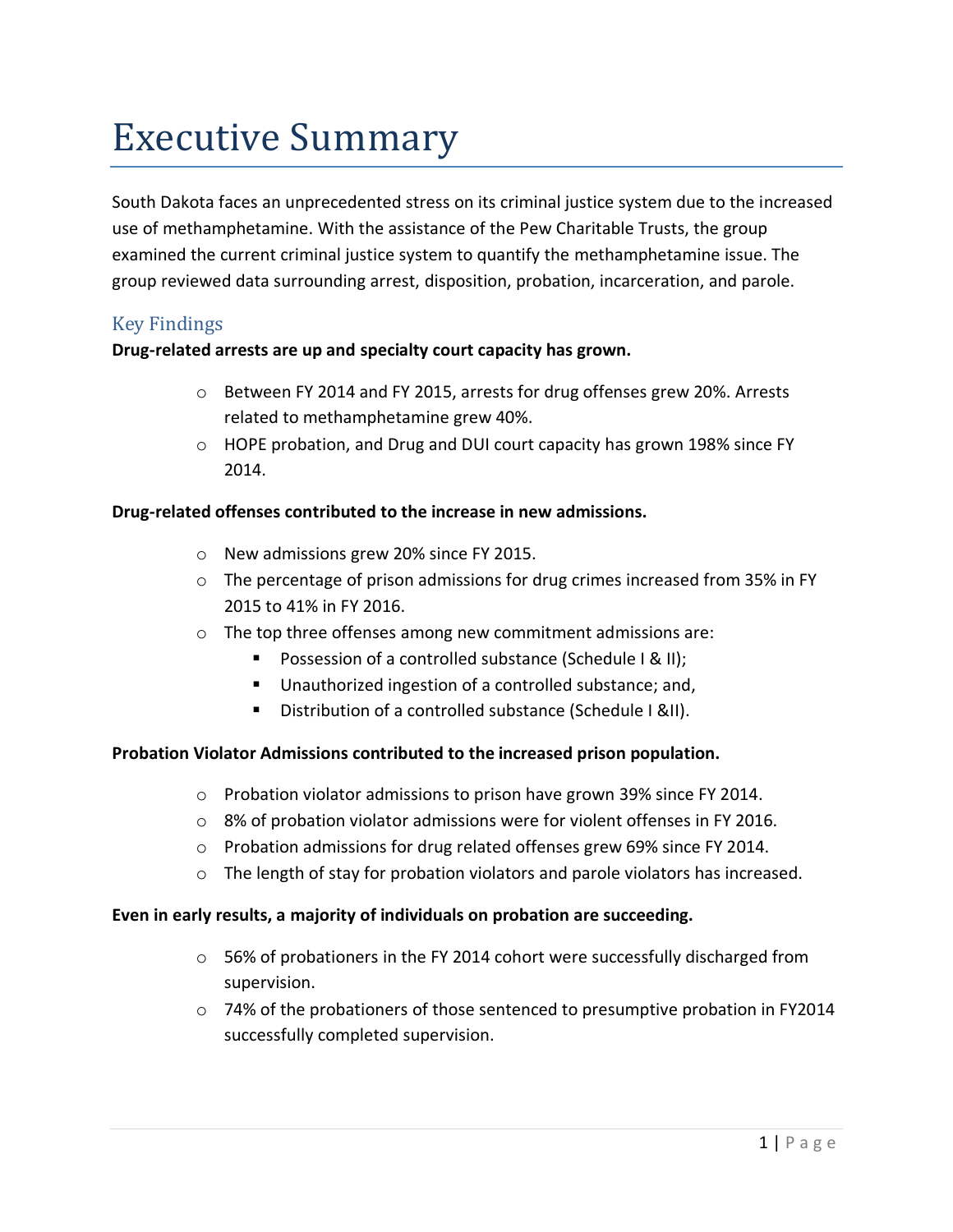#### Recommendations

#### **Establish an interstate drug trafficking task force.**

The state will establish an interstate drug trafficking task force to curtail interstate drug trafficking of methamphetamine and other drugs. The task force will publish statistics that include the number of arrests and amount of drugs seized.

#### **Amend South Dakota's wiretapping statutes.**

The state code does not provide law enforcement the ability to wiretap a cell phone. The statute would be amended to update the tools for law enforcement to more effectively disrupt criminal enterprises.

#### **Support and expand ongoing efforts to prevent methamphetamine use.**

The managers of current and future state anti-meth programs shall meet biannually to coordinate and discuss the ongoing efforts of their department's program.

#### **Institute a minimum sanction of incarceration for positive drug tests for probationers and parolees and implement annual reports outlining the use of sanctions and incentives for both probationers and parolees.**

Probationers or parolees with a positive urine analysis will be subject to mandatory incarceration for an initial positive test. Aggregate data on the number of infractions, sanctions, and incentives for probationers and parolees will be included in the Annual Report to the Oversight Council.

#### **Expand HOPE 24/7 Probation to all counties.**

The state will incentivize statewide rollout of HOPE 24/7.

#### **Add crimes to the list of crimes exempt from a presumption of probation as defined by SDCL 22-6.**

While Class 5 and Class 6 felonies carry a presumption of probation, certain crimes are exempt and do not receive this presumption. Possession of a firearm by a felon, assault by prisoner in county jail, or the promotion of prostitution of a minor will be added to the list of crimes ineligible for presumptive probation. Cases of public corruption will also be exempt.

#### **Incentivize successful completion of treatment.**

Offenders who complete a court-ordered clinical assessment and successfully complete the requirements of their treatment within one year will have one opportunity to reduce a drug possession or ingestion charge from a felony to a Class 1 misdemeanor and have the felony removed from the criminal record. This would only be available one time for any person.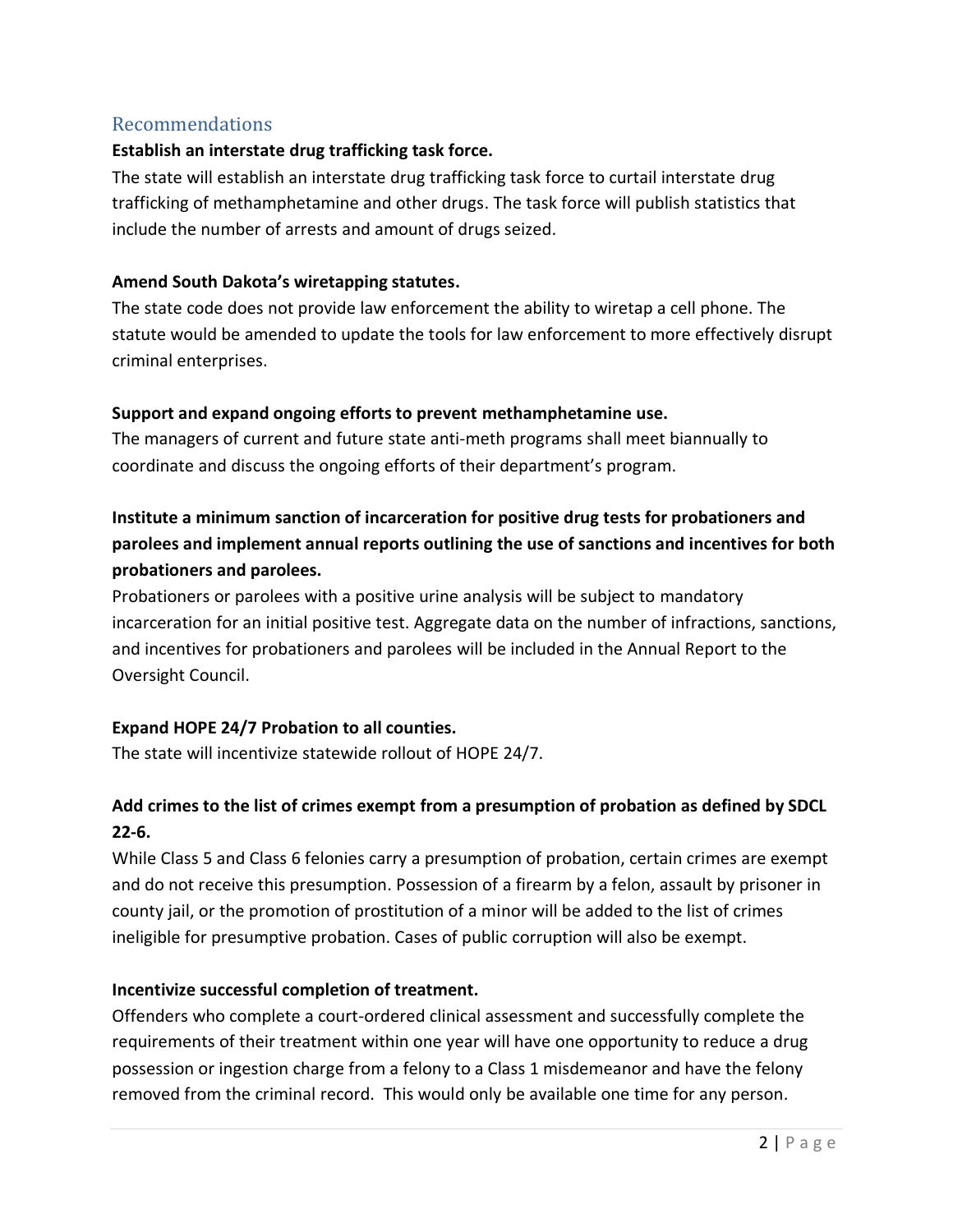#### **Focus supervision resources on high risk offenders and encourage compliance with supervision conditions by codifying and strengthening early discharge from supervision.** Statutes will be amended to allow supervision to be terminated and an individual be discharged if a probationer or parolee meets certain criteria, which include conditions such as completion of required treatment and compliance with all other conditions of their release.

#### **Increase training for prosecutors.**

Statutes that outline prosecutor training will be updated to include training on evidence-based practices.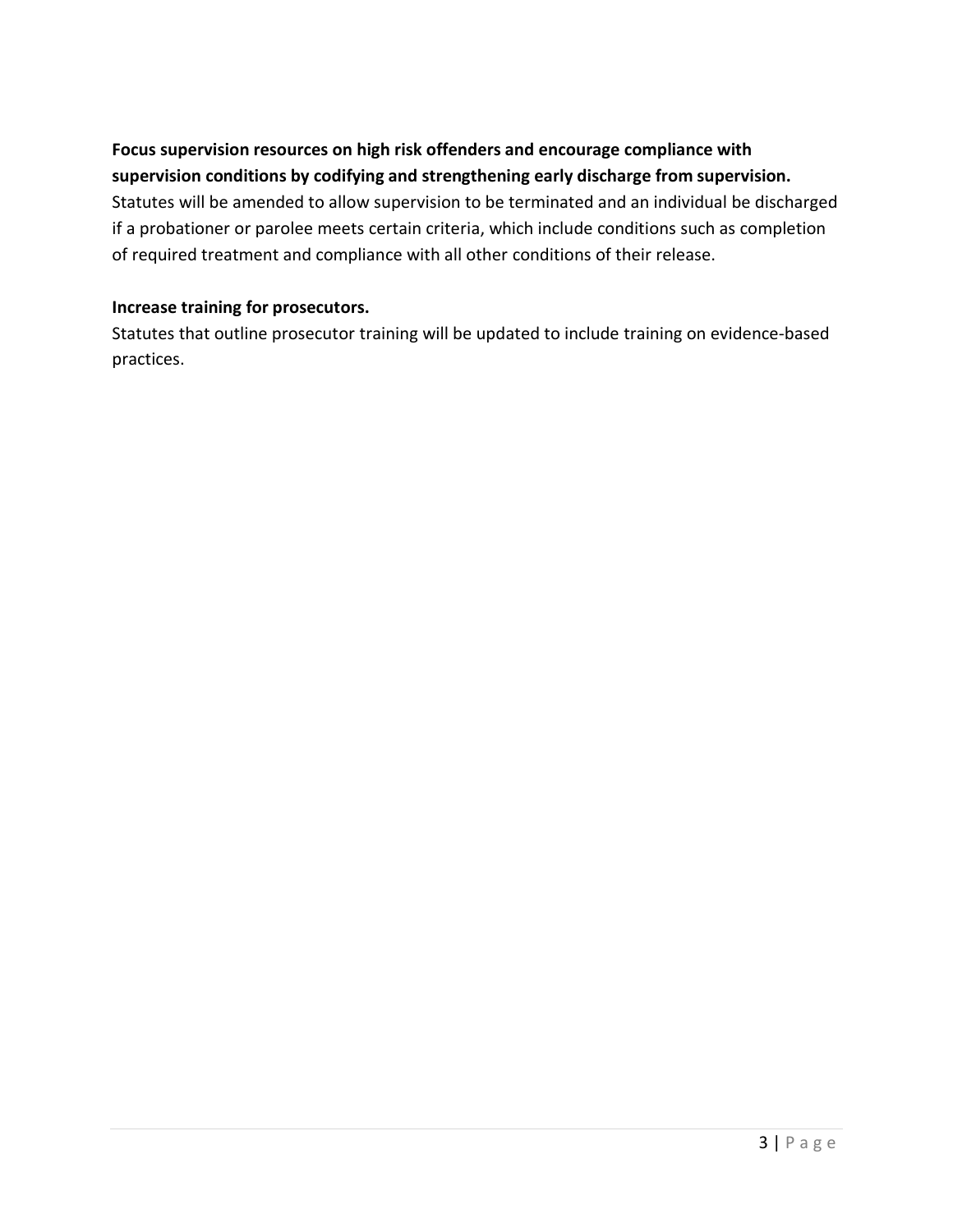# System Assessment

### Arrests

Between CY 2014 and CY 2015, reported incidents of crime rose 9% and arrests increased 6%. During that same timeframe, arrests for drug offenses grew 20%, and arrests related to methamphetamine grew 40%. The increase in methamphetamine use and arrests correspond to the regional increase in methamphetamine trafficking that has impacted many regions across the Midwest.



Arrests for drug offenses increased 20 percent between CY 2014 and CY 2015.

#### Methamphetamine-related arrests increased 40 percent between CY 2014 and CY 2015.

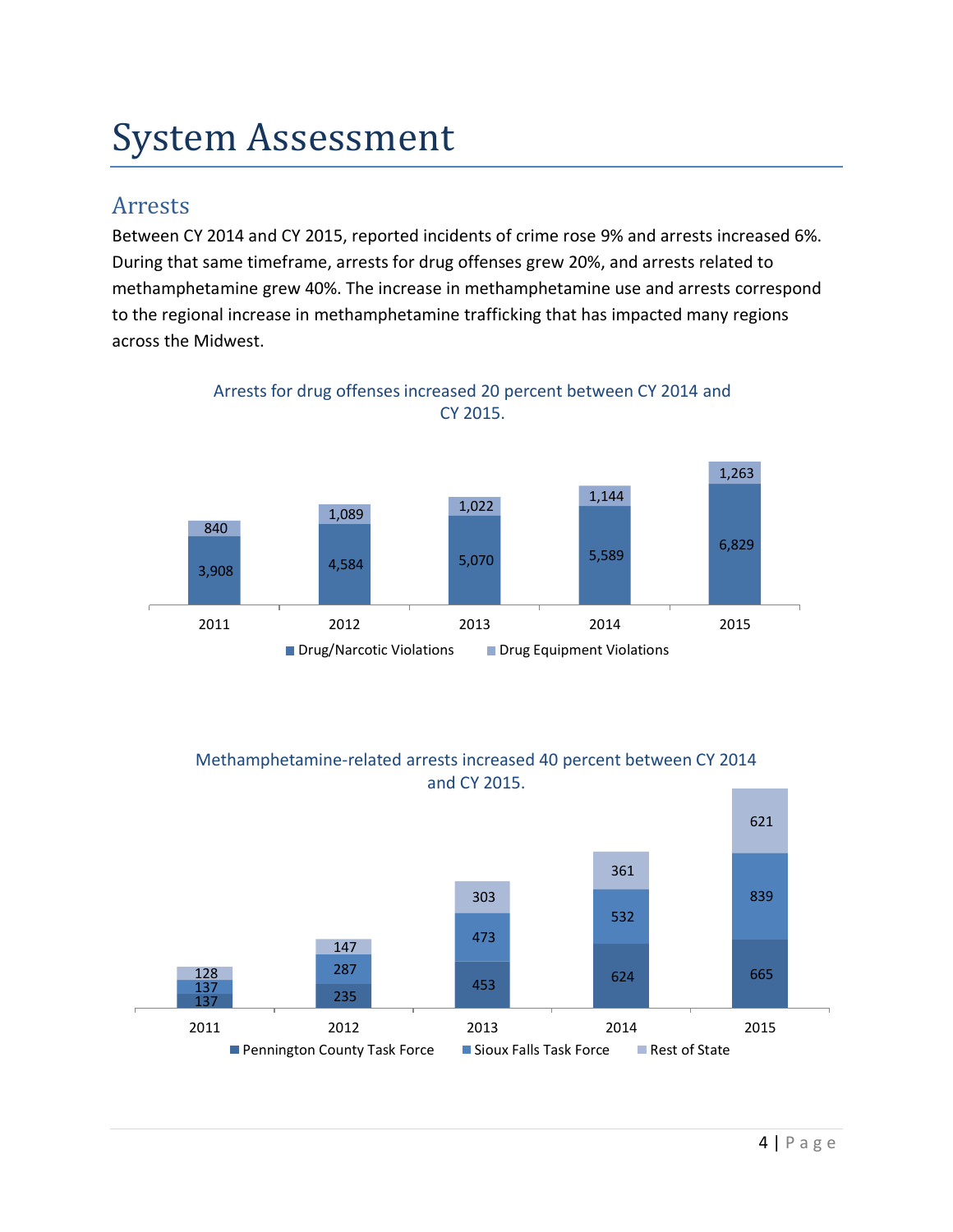While the number of methamphetamine-related arrests remained consistent in Pennington County, the Sioux Falls area alone saw almost a 58% increase in methamphetamine-related arrests between 2014 and 2015.

### Dispositions

Since FY 2014, the number of felony case filings increased 15%, with over half the filings occurring in the second and seventh circuit. The total number of felony convictions also increased 20% since 2014. Most of the individuals who were eligible for presumptive probation were sent directly to supervision. However, many eligible probationers are still being sent directly to prison. Sentencing results of presumptive probation eligible offenders vary by circuit.



The number of individuals eligible for presumptive probation but sentenced directly to prison varies across circuits.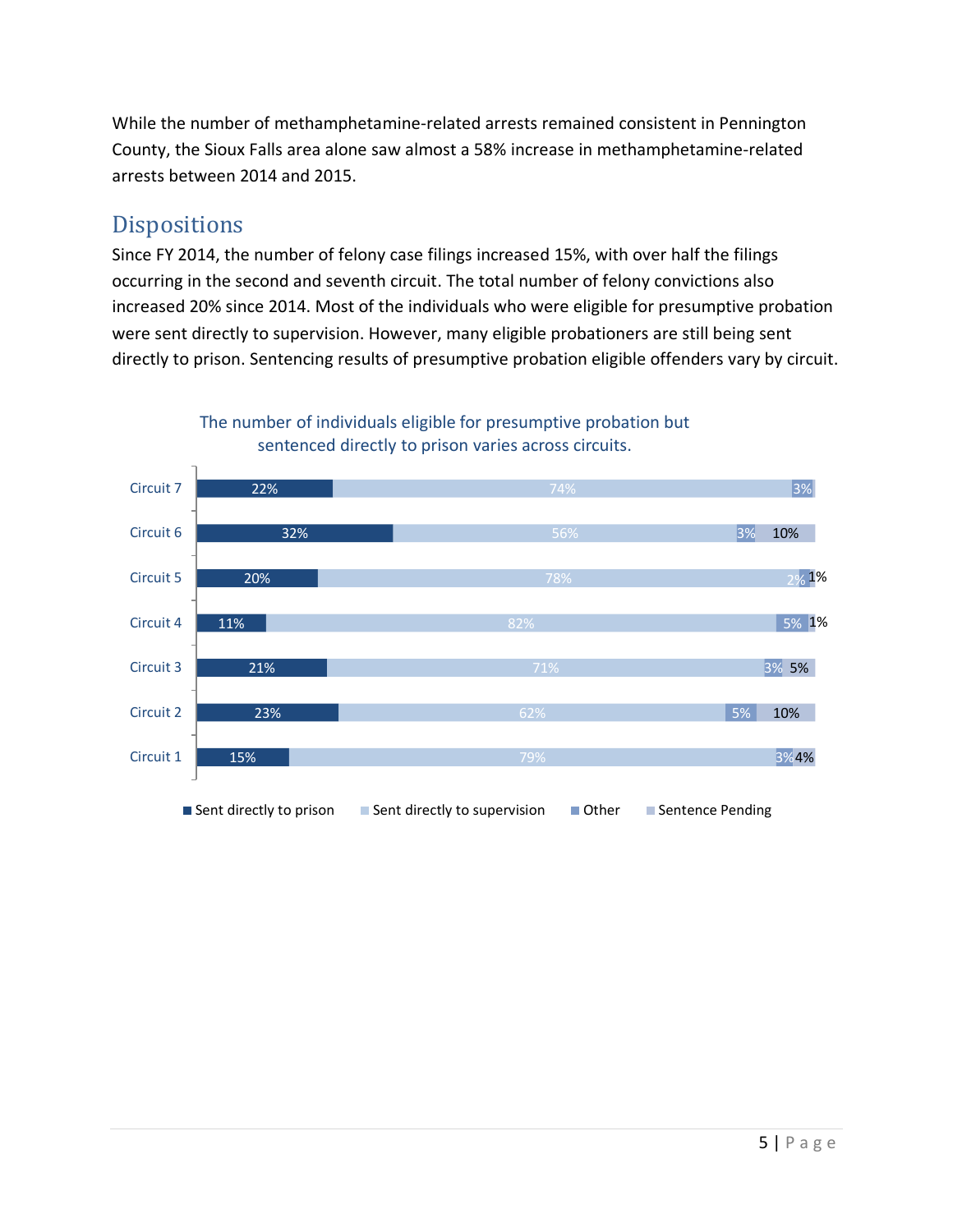Since the passage of SB 70, the criminal justice system has seen an increase in the use of specialized court dockets. HOPE probation, and Drug and DUI courts have all increased in capacity. Combined, the capacity has grown 198% since FY 2014.



## Prison

#### Admissions

While the prison population declined in FY 2015, it grew 5% in FY 2016 and exceeded the projection established with the 2013 Public Safety Improvement Act reforms. Although the population was above the projection, the population remained below what the population would have been without the reforms. The admissions continued this same trend, experiencing a dip in 2015 but an increase of 22%. The decline in 2015 was driven by a decline in parole violator admissions.



The new crime admissions and probation violator admissions were flat through 2015, but all admissions grew in 2016. On average, these new commitments spend about two years in prison. Most notably is the increase for new commitments and probation violations. Both the male and female new commitment admission rates were stable in 2015, but grew a combined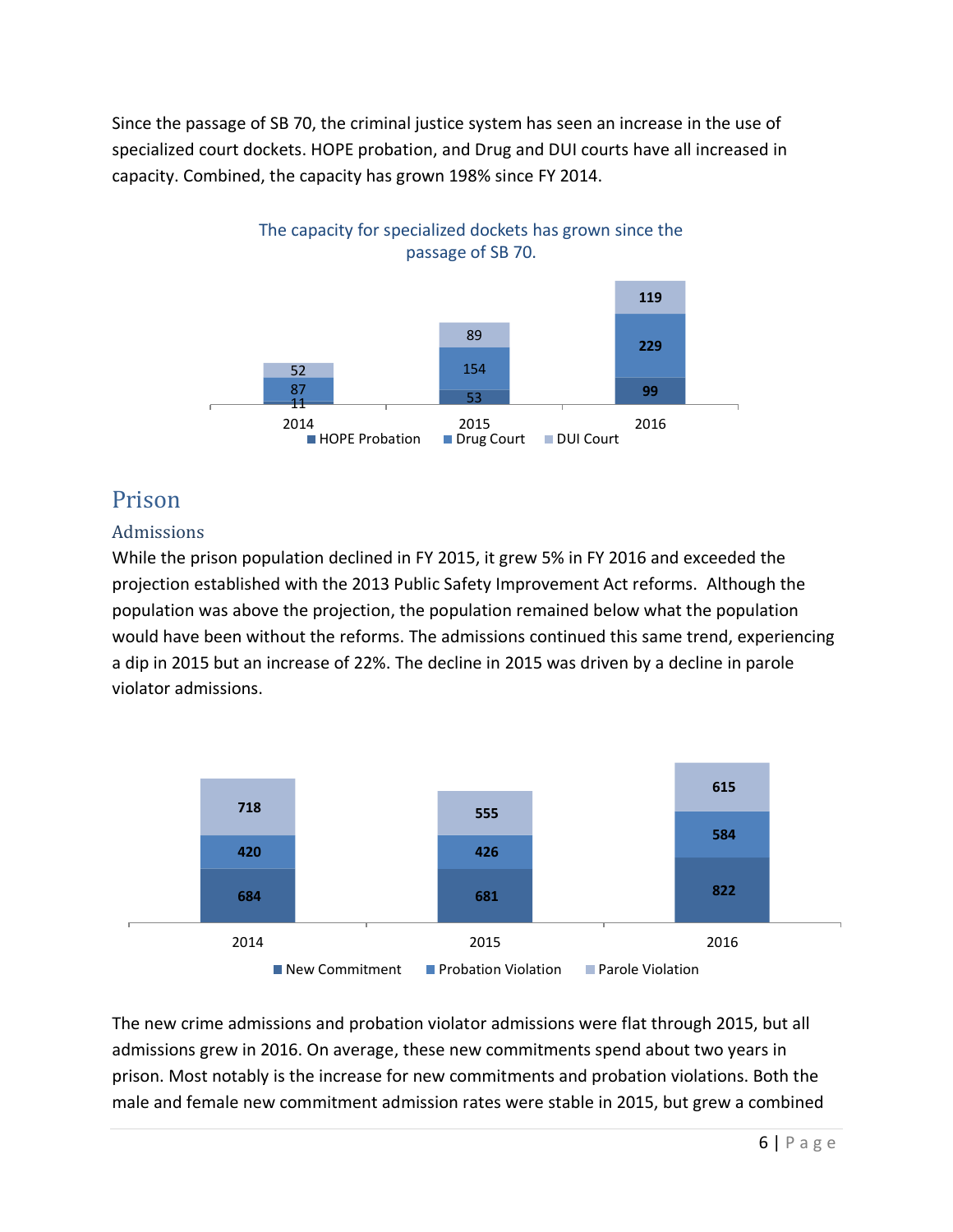20% the following year. While there has been an increase in new commitment admissions, these offenders spend roughly the same amount of time in prison.



#### Drug Offenses

Drug offenses make us the largest percentage of prison admissions. The top three offenses of new commitment admissions are possession of a controlled substance (Schedule I & II), unauthorized ingestion of a controlled substance, and distribution of a controlled substance (Schedule I &II).



The largest proportion of admissions are drug offenders.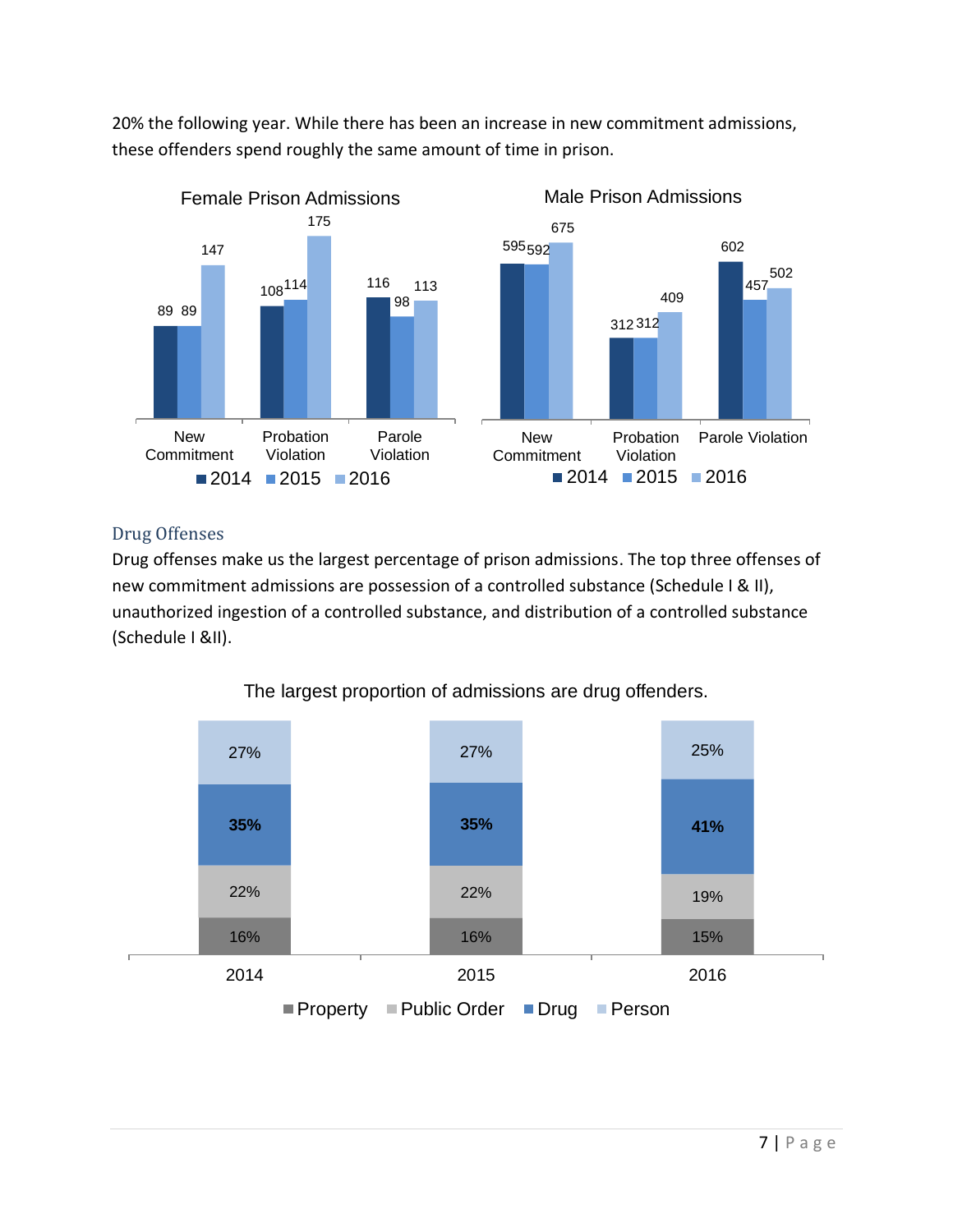#### Violent and Nonviolent Offenders

While the male population only grew 3%, the female population was up 23% between FY 2015 and FY 2016. On June 30, 2016, 84% of the female population was categorized as nonviolent. On that same day, 52% of the male population was also nonviolent.



#### Probation Violators

Since FY 2014, probation violation admissions to prison have grown 39%, with the largest increase between FY 2015 and FY 2016. This trend is apparent in both the male and female populations. The underlying offense of probation violator admissions is overwhelmingly nonviolent; in FY 2016, only 8% of probation violation admissions were violent.



92 percent of probation violation admissions are non-violent.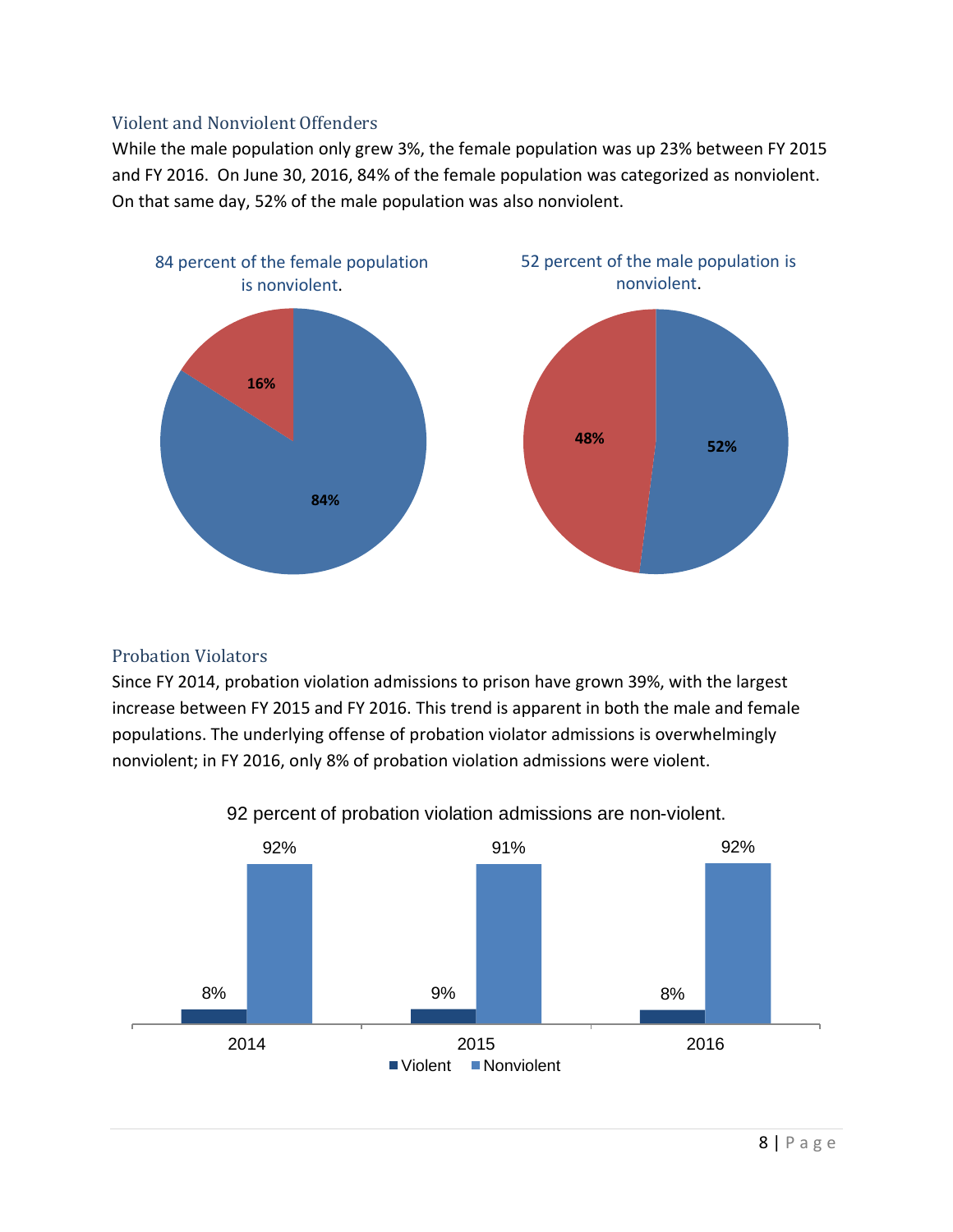In FY 2016, 76% of the probation violations were for technical violations of supervision and the average length of stay in prison for probation violators is up 83%—increasing from a little over four months to almost eight months.



The average length of stay for probation violation has nearly doubled to reach almost 8 months.

#### Parole Violation

Although the parole violation admissions are above the FY 2015 numbers, they still remain below the FY 2014 numbers for both the male and female population. As with probation, most of the parole violations are technical violations of supervision. In FY 2016, 89% of the violations were technical in nature. Only 11% consisted of a new crime.

The average length of stay for a parole violators has also increased 15% to almost 19 months.



#### Average Length of Stay for Parole Violation increased 15 percent to almost 19 months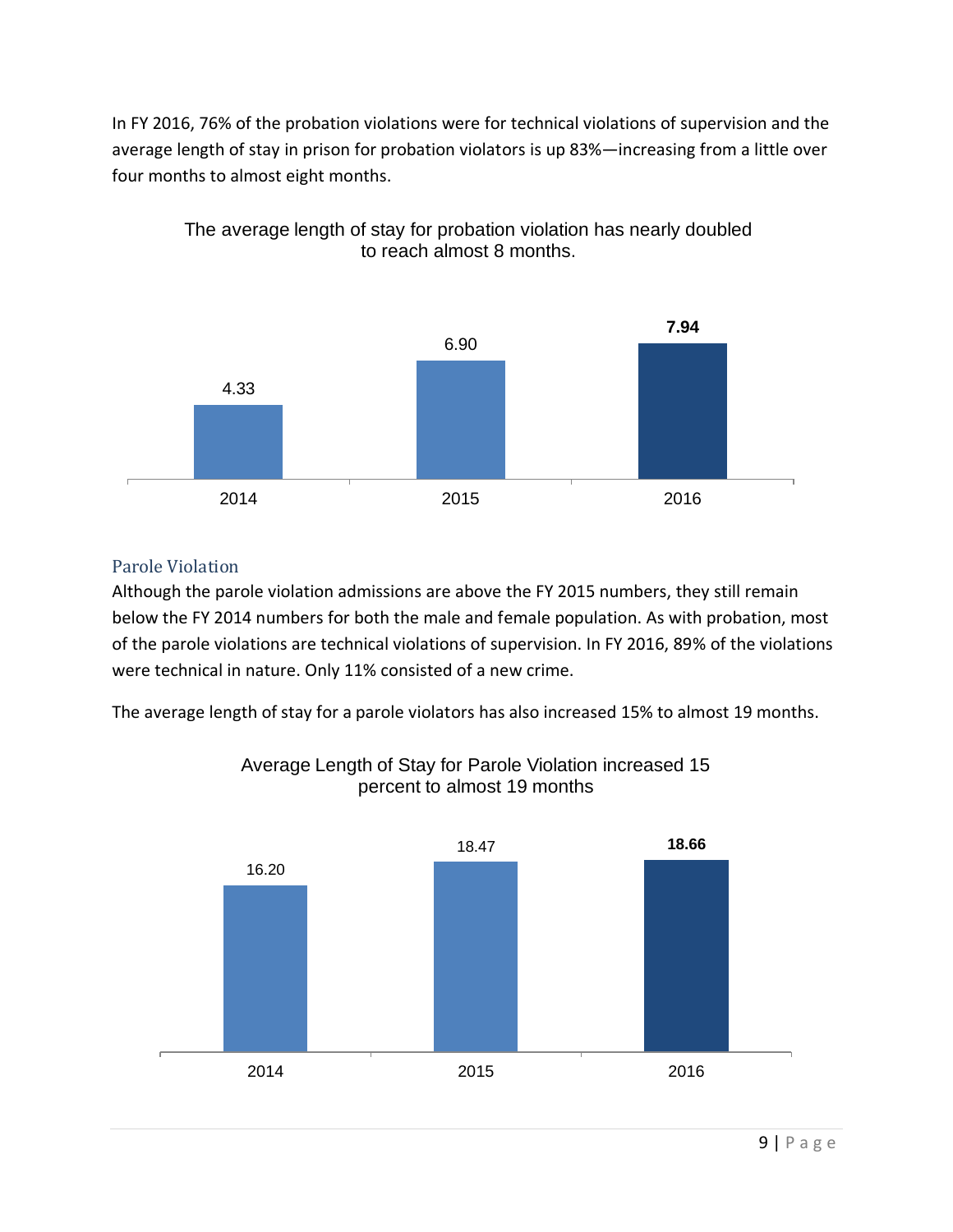## Probation

Since FY 2014, the felony probation population increased 33%. Those admitted to felony probation also grew 35%, with the largest increase occurring between FY 2014 and FY 2015 before stabilizing the following year. While most of the admissions are male, an increasing number and proportion are female offenders.



Since 2014, admissions to probation for drug related offenses have grown 69%. Crimes against a person, as well as property crimes, have remained relatively stable. The number of people admitted to probation for public order crimes increased between FY 2014 and FY 2015, but decreased to the rate consistent with FY 2014 in FY 2016.



Probation Admissions for drug related offenses has grown 69 percent since FY 2014.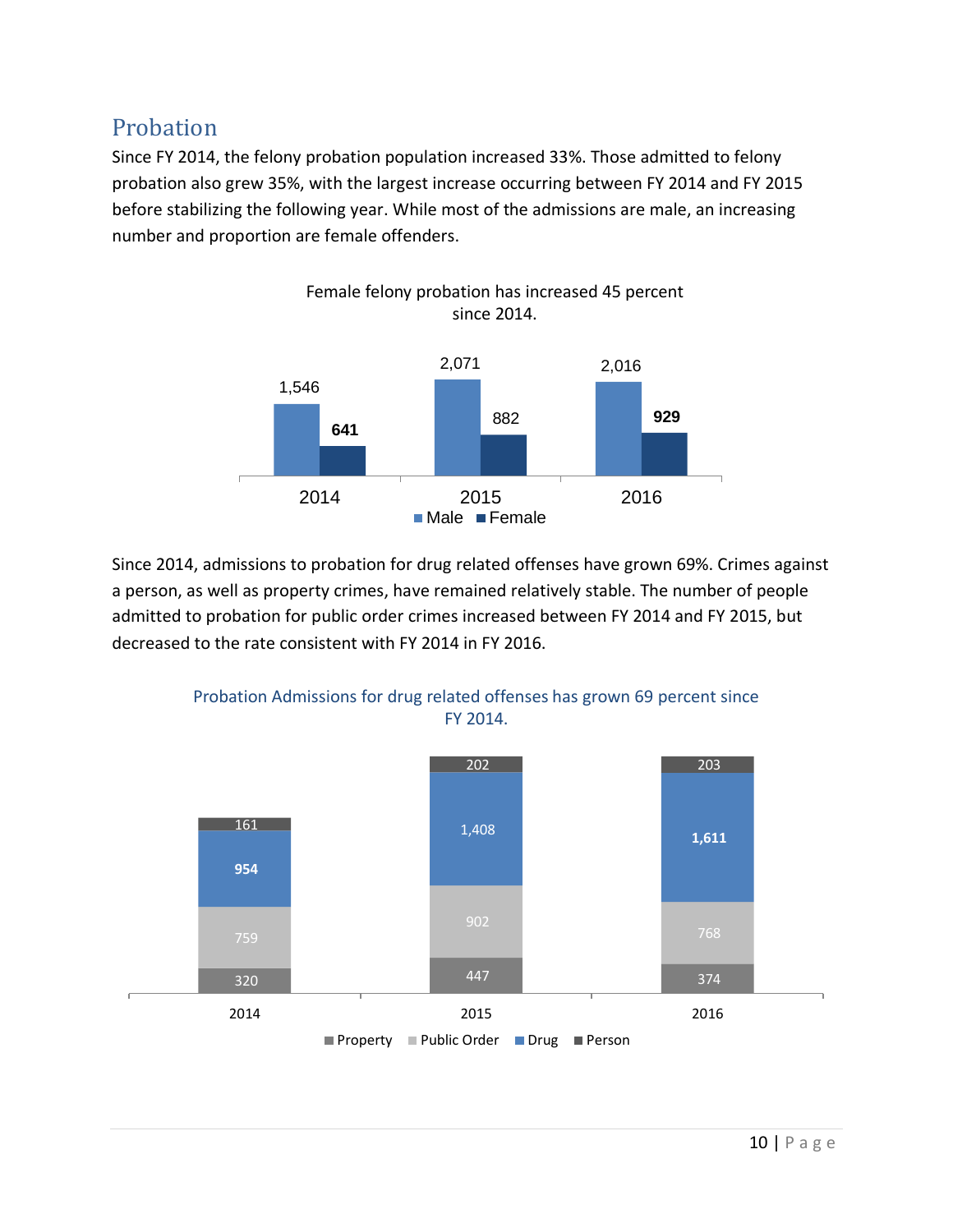Possession and ingestion offenses are the leading offenses amongst those placed on probation. The only two categories to see a decrease is the distribution or possession with the intent to distribute 1 ounce or less of marijuana and possession of one to ten pounds of marijuana.

| <b>Offense</b>                                                                | 2014 N | $\overline{2016}$ N | <b>Difference</b> |
|-------------------------------------------------------------------------------|--------|---------------------|-------------------|
| Possession Controlled Substance in<br>Schedules I or II                       | 230    | 802                 | 248.7%            |
| Unauthorized Ingestion of Controlled<br>Drug/Substance in Schedules I or II   | 156    | 571                 | 266.0%            |
| Possession Controlled Substance in<br>Schedules III or IV                     | 11     | 48                  | 336.4%            |
| Possession of Marijuana More 2oz<br><b>Less One-Half Pound</b>                | 23     | 28                  | 21.7%             |
| Distribution/Possession with Intent to<br>Distribution Marijuana 1oz Less     | 32     | 26                  | $-18.8%$          |
| Possession more than 10 pounds of<br>Marijuana                                | 3      | 16                  | 433.3%            |
| Distribution/Possession with Intent to<br>Distribution 1lb or More Marijuana  | 14     | 15                  | 7.1%              |
| Unauthorized Ingestion of Controlled<br>Drug/Substance in Schedules III or IV | 10     | 13                  | 30.0%             |
| Possession marijuana $\frac{1}{2}$ pound less<br>than One Pound               | 3      | 12                  | 300.0%            |
| Possession one to ten pounds<br>Marijuana                                     | 19     | 10                  | $-47.4%$          |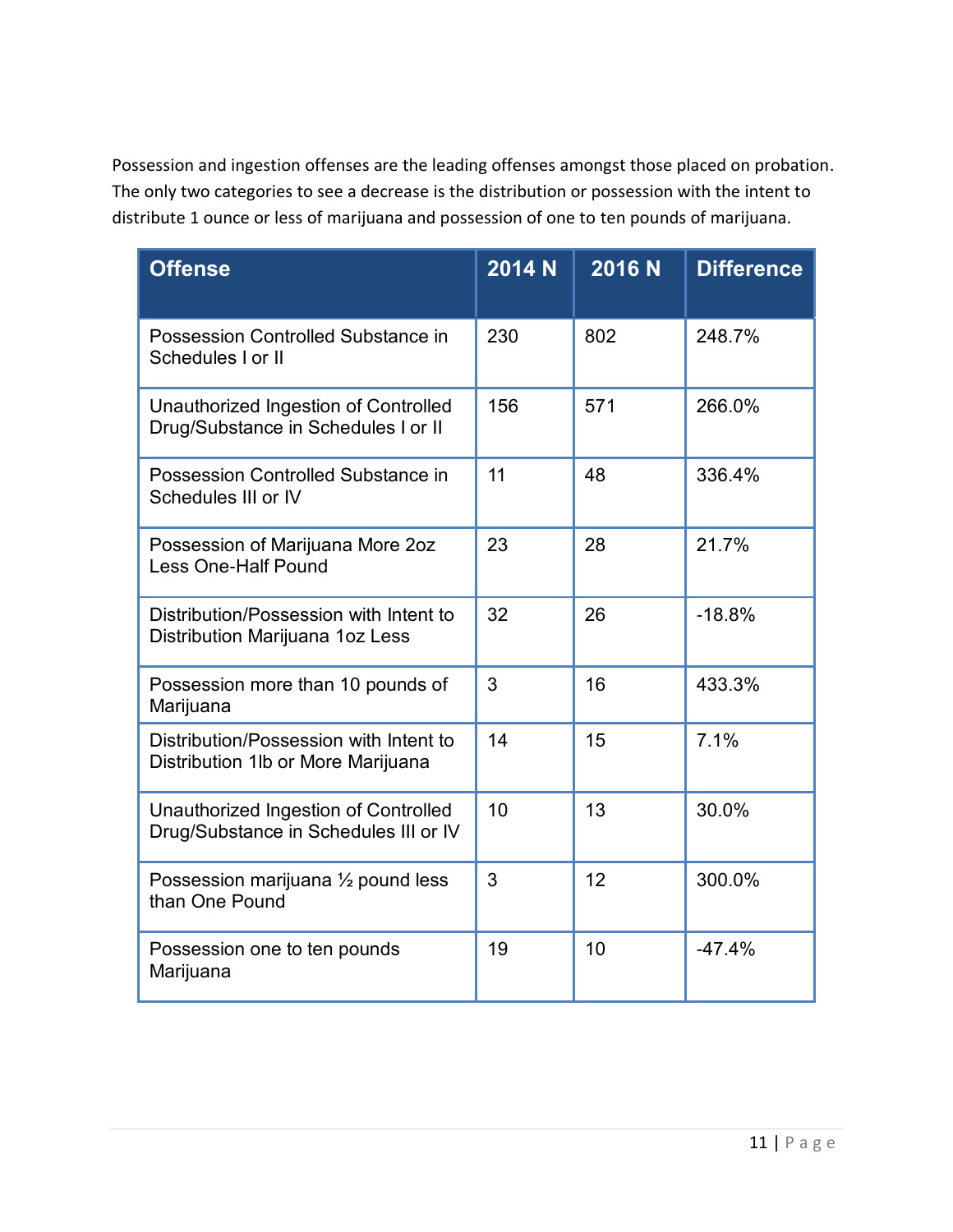#### Probation Sanctions and Incentives

Since FY 2014, there has been an increase in the use of sanctions and incentives for probationers. While sanctions were the primary mechanism for behavior change through 2015, the use of incentives for behavior change bypassed the use of sanctions in FY 2016.



Based on the FY 2014 cohort of probationers, 56% of all probationers successfully discharged from supervision. Of those disposed to probation for a presumptive probation crime in FY 2014, 74% successfully completed supervision.

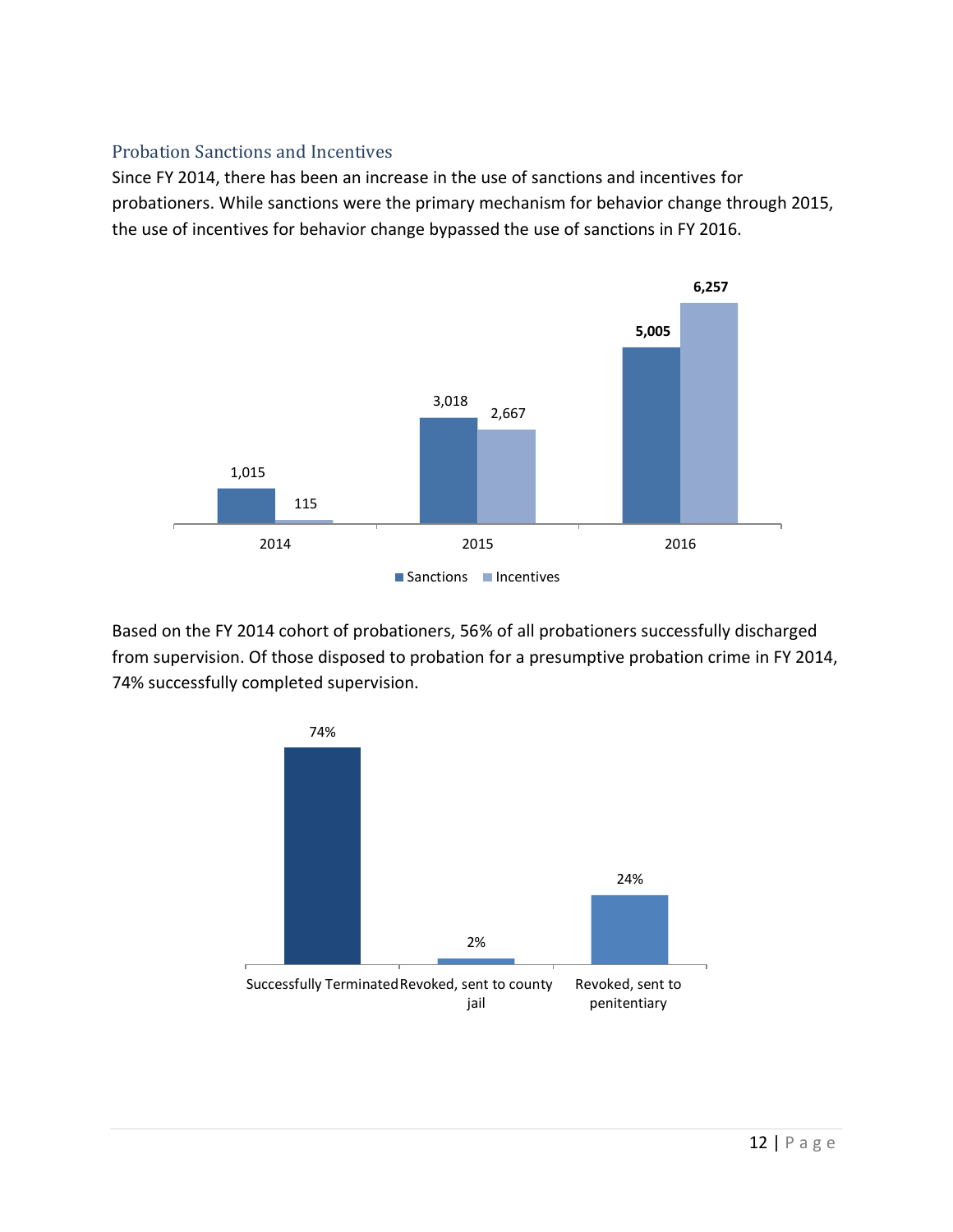Successful completion rates vary by circuit, from 88% in the fifth circuit to 63% in the sixth and seventh circuits. Circuit 6 revokes the most probationers back to the penitentiary. Circuit 2 revokes the most individuals to the county jail.



#### 2014 Presumptive Probation Success Rate Varies by Circuit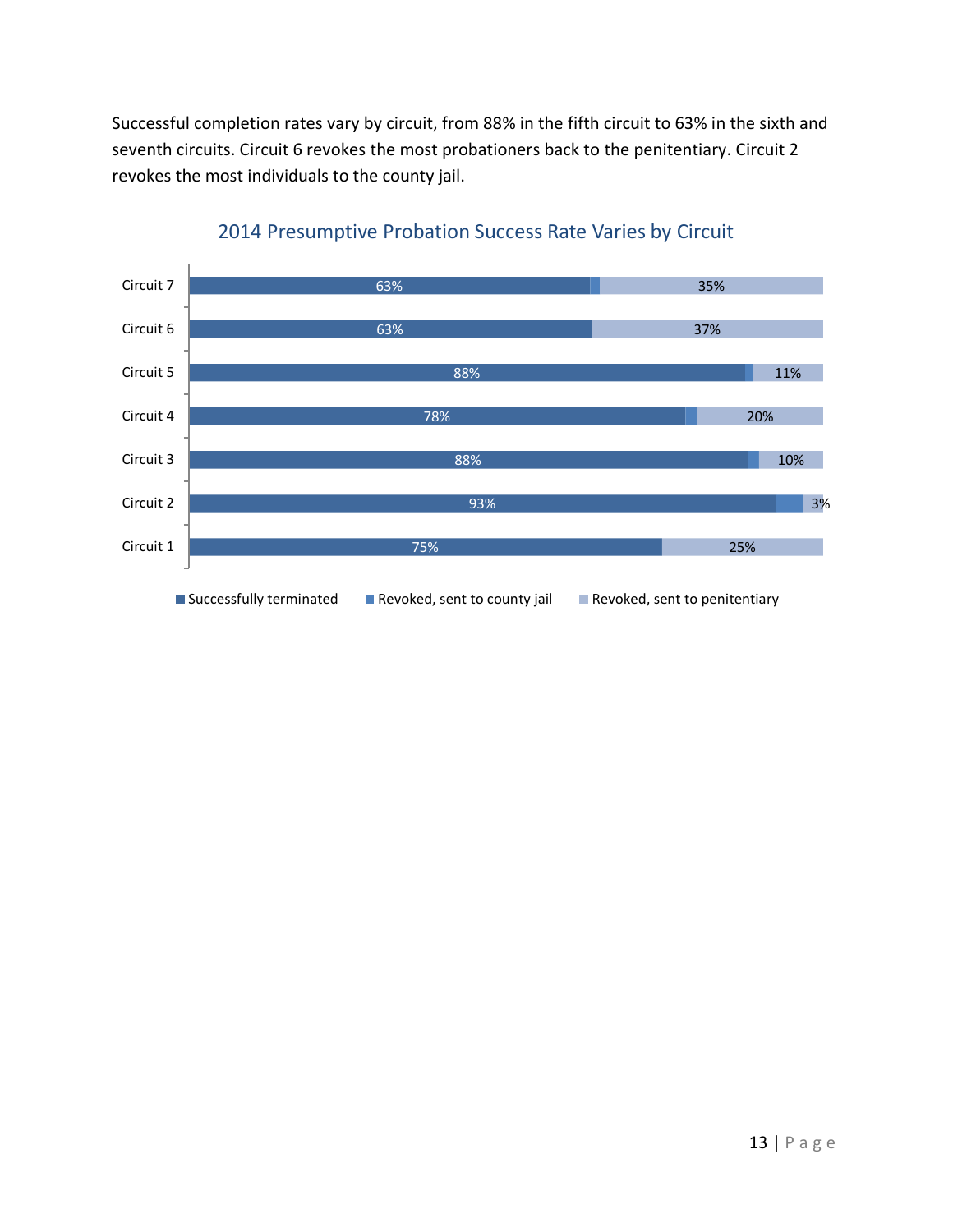# Policy Recommendations

To address the growing strain methamphetamine is placing on South Dakota's criminal justice system; the state must employ a multi-faceted approach. The policy proposals the work group recommended fit into three categories: stopping the influx of methamphetamine into the state, preventing people from using methamphetamine, and helping those who are addicted to methamphetamine to break that addiction through treatment.

## Policy Area: Stop Methamphetamine from Coming into the State

#### 1. Create an interstate drug trafficking task force.

The 40% increase in methamphetamine-related arrests is a clear signal that South Dakota is facing a growing methamphetamine problem. The most direct way to address this problem is to curb the flow of methamphetamines and other illegal drugs into the state. The increase in methamphetamine arrests has corresponded with a decrease in convictions for methamphetamine production. The increase is due to increased trafficking, not homemade production.

To address the increase of methamphetamine into the state, South Dakota will create a joint Division of Criminal Investigation (DCI) and Highway Patrol (HP) team to focus on interstate drug trafficking. The state will fund four new HP troopers to focus on methamphetamines and other illegal drugs coming in on the interstates. Further, DCI will assign two agents to the taskforce. To track the effectiveness of the effort, the task force will publish the following statistics every quarter:

- Number of arrests made;
- Underlying felonies for those arrests; and
- Amount of drugs seized.

#### 2. Amend South Dakota's wiretapping statutes

As home production of methamphetamine has been replaced with interstate trafficking, the complexity of the criminal enterprises surrounding methamphetamine has also increased. These vast criminal enterprises can be difficult to successfully prosecute. Often individual pieces of the enterprise will be prosecuted, but the body as a whole will continue to move forward. In order to properly address these criminal enterprises, law enforcement must be able to gather the necessary intelligence to curtail this trafficking.

Chapter 23A-35A of the South Dakota code is outdated. It does not provide law enforcement the ability to wiretap a cell phone, only land lines. The chapter would be amended to update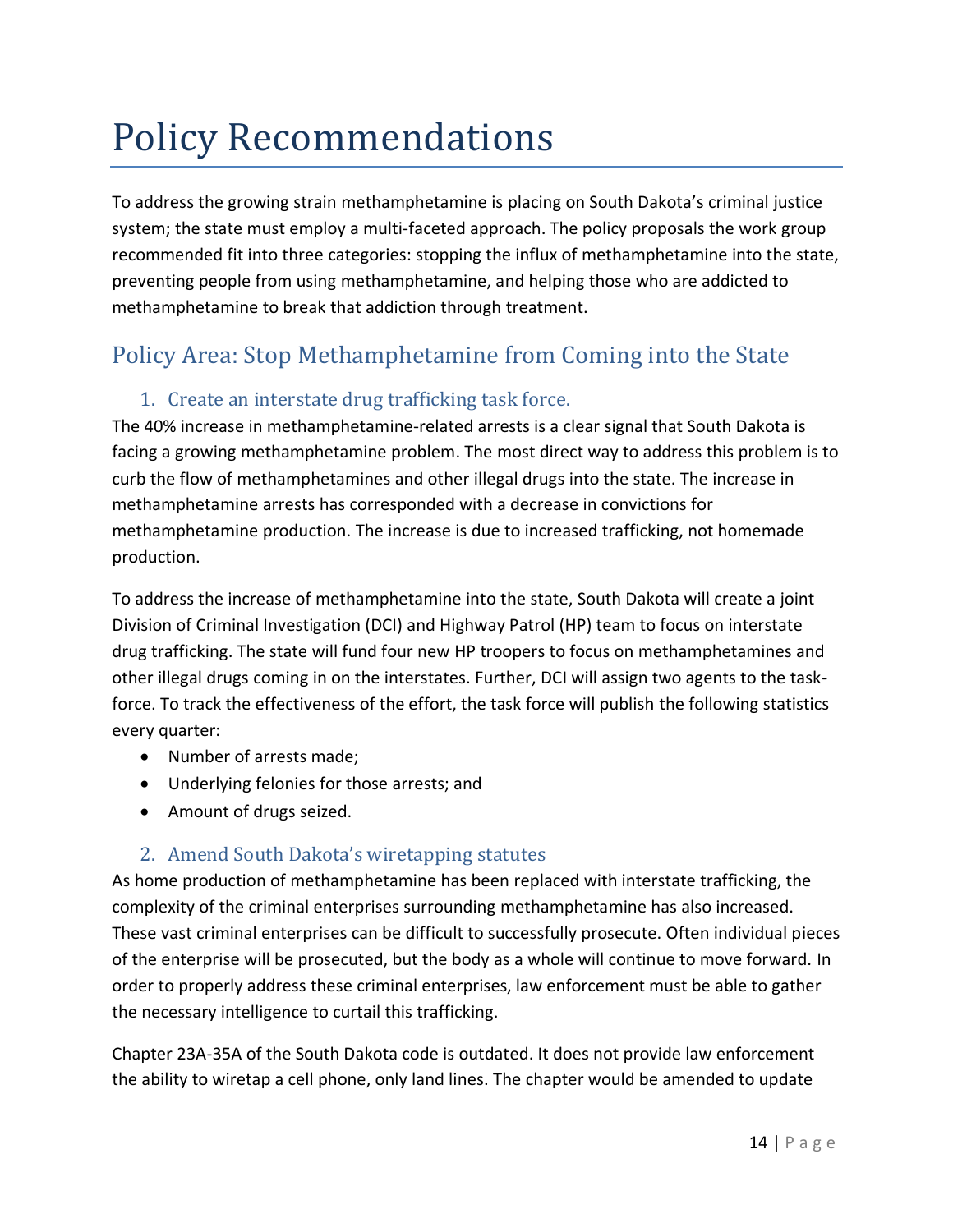the tools for law enforcement to more effectively disrupt criminal enterprises. No changes will be made to the criminal due process of suspected criminals. A warrant will still be required.

## Prevent Methamphetamine Use

#### 3. Support and expand ongoing efforts to prevent methamphetamine use.

Currently, the state has three distinct programs in place to prevent the use of methamphetamine.

- The Department of Social Services unveiled a program titled "Meth Changes Everything" which is geared at educating high school students and communities across the state on the dangers of methamphetamine use.
- The Attorney General unveiled a program titled "NO. METH. EVER." which is a campaign and competition. The first phase solicits video entries from college students on the problems with methamphetamine and the second phase seeks to publicize these videos.
- In 2016, the Legislature created a summer study committee to address the issue of methamphetamine and opioid abuse prevention. That committee has not yet issued its final report, but one of the recommendations from the group is a program that specifically targets methamphetamine prevention for Native American students.

It is important for all of these programs across the state to fit together and for the agencies running them to ensure that there are no lost opportunities for cooperation. The directors of any methamphetamine prevention program shall meet biannually to discuss their respective programs.

# Help People Who are Addicted to Quit

4. Institute a minimum sanction of incarceration for positive drug tests for probationers and parolees and implement annual reports outlining the use of sanctions and incentives for both probationers and parolees.

In the furtherance of swift and certain sanctions, any probationer or parolee that has a positive urinalysis for a controlled substance will be subject to a minimum sanction of incarceration. The sanction is for the initial positive test for an infraction and will not cover residual positive urinalyses or "clean out" UAs. If the court has approved a sanctioning grid for a specific individual that differs from this requirement, the court's direction controls.

Further, as part of the annual report to the oversight council, UJS (for probation) and DOC (for parole) shall include aggregate statistics on the number of probation or parole infractions and the sanction for each. The report shall also include a report of the incentives given to probationers or parolees under supervision.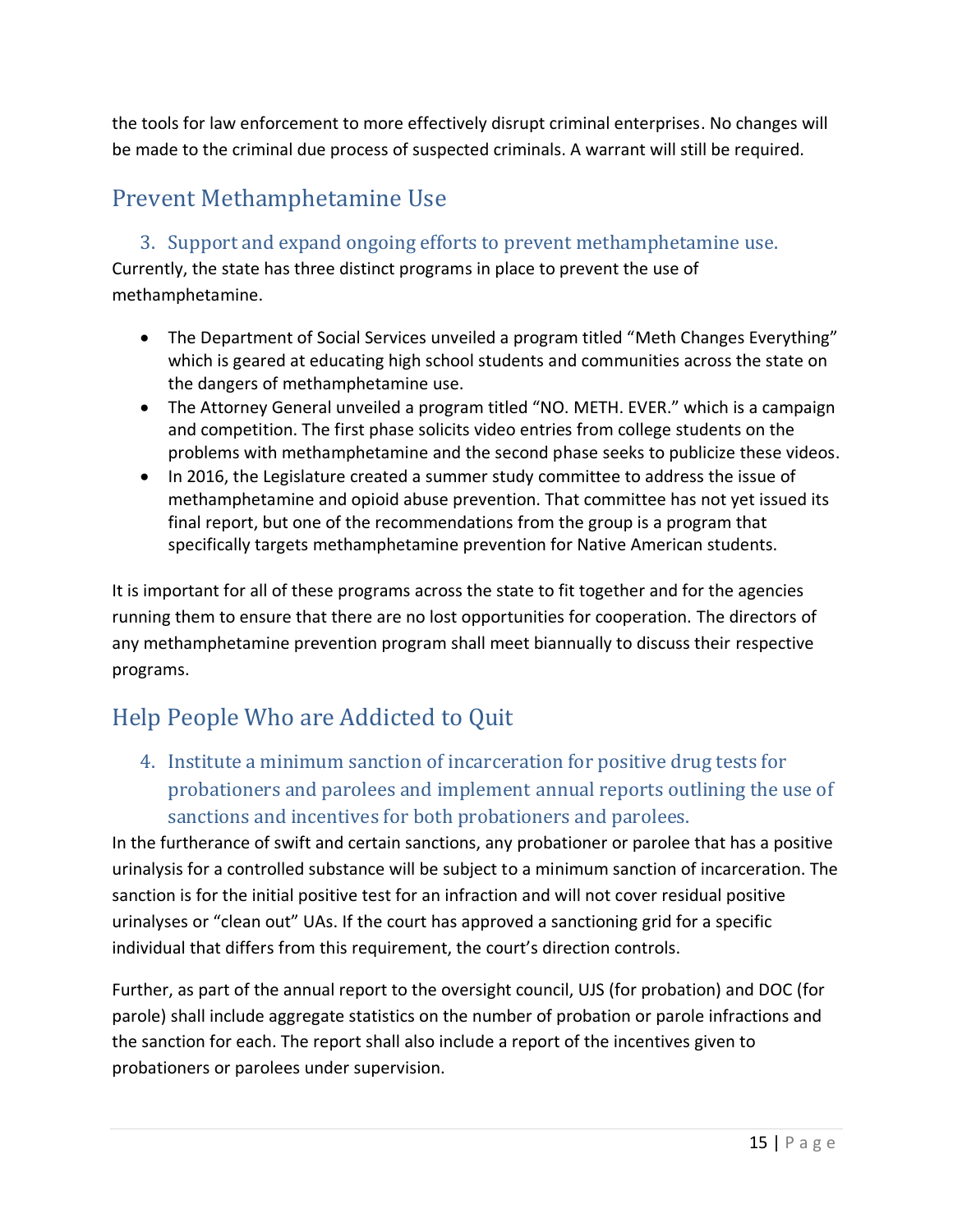#### 5. Expand HOPE 24/7 Probation to all counties.

The state will incentivize statewide rollout of HOPE 24/7 so that it is available in every county. This will be done through the use of grants to help counties build the infrastructure necessary to administer the program.

Currently, South Dakota has HOPE 24/7 Probation programs running in Brown, Walworth, Edmunds, Marshall, Gregory, Tripp, and Charles Mix counties. Fifth Circuit Presiding Judge Scott Myren has led the state's adoption of these programs.

HOPE 24/7 is an evidence-based program that originated in Hawaii as a program to treat the most severe drug addiction cases in the community as an alternative to incarceration. Early results are encouraging and it is a flexible program that can be modified to meet the needs of each county. The program mirrors the philosophy of intense supervision and swift sanctions South Dakota has already adopted through the 24/7 program.

### 6. Add crimes to the list of crimes exempt from a presumption of probation as defined by SDCL 22-6.

Class 5 and Class 6 felonies in South Dakota carry with them a presumption of probation as defined by SDCL 22-6-11. Certain crimes are exempt from that presumption as the crime itself is deemed to pose enough of a risk to the public that probation is not the presumed sentence. The following three crimes should be added to that list of exemptions so that they do not receive presumption of probation.

| SDCL 22-14-15   | Possession of firearm by a felon   |
|-----------------|------------------------------------|
| SDCL 22-18-29   | Assault by prisoner in county jail |
| SDCL 22-23-2(2) | Promoting prostitution of a minor  |

Further, cases of public corruption will also be exempt from the presumption. The Attorney General will bring legislation in the 2017 Legislative Session to clarify these crimes.

#### 7. Incentivize successful completion of treatment.

Today, we rely only on penalties or "sticks," to convince people to complete treatment without any incentives or "carrots." Beyond the obvious benefits of a sober lifestyle, there are no concrete incentives built into the system to encourage successful treatment. Research and evidence have shown that incentives bundled with penalties are a much more successful model to change behavior than penalties alone.

For this reason, offenders who complete a court-ordered clinical assessment and successfully compete any recommendations of that assessment within one year will have one opportunity to reduce their charge from a felony to a Class 1 misdemeanor and to have the felony removed